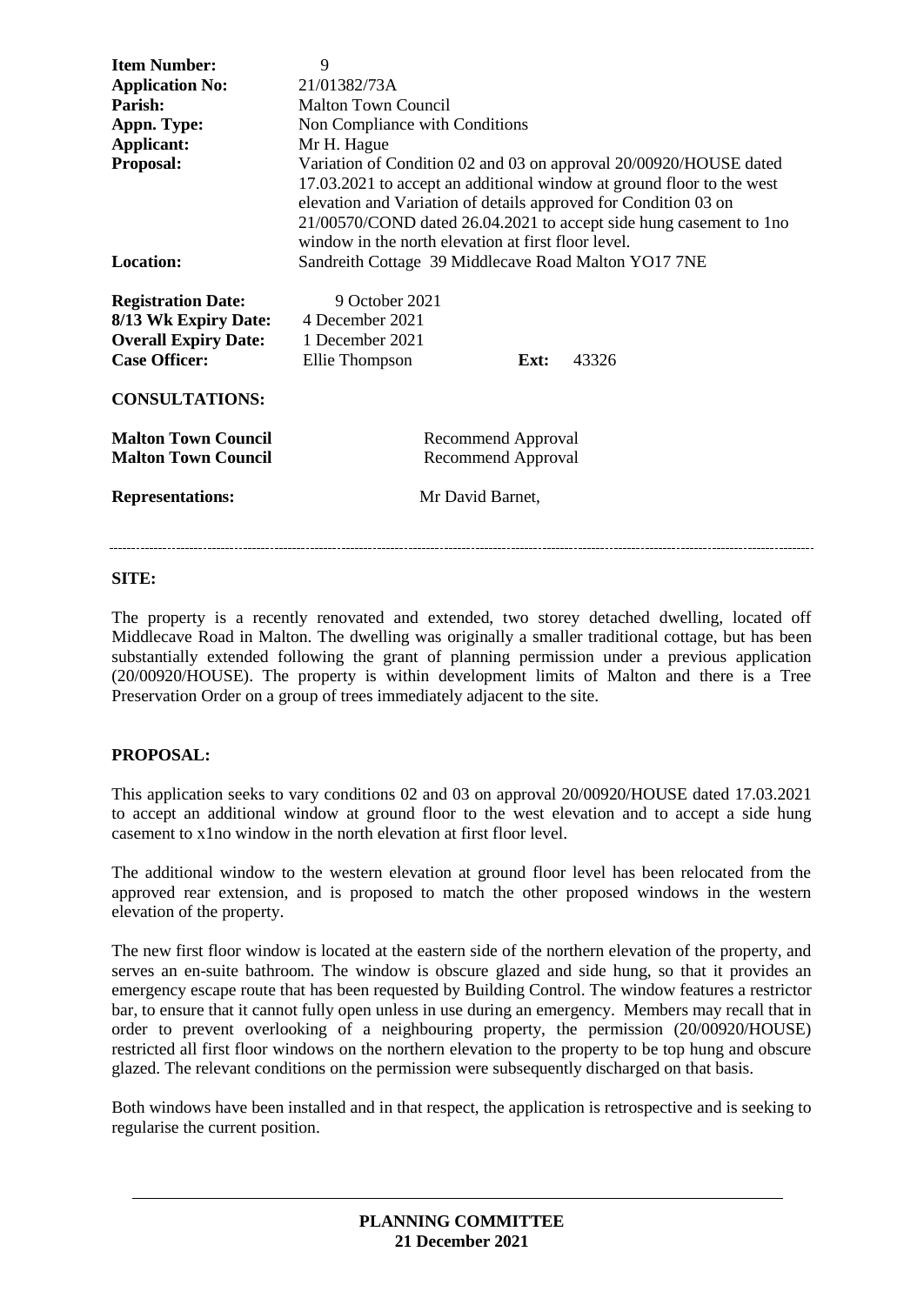### **POLICIES:**

Under Section 38(6) of the Planning and Compulsory Purchase Act 2004 planning authorities are required to determine each planning application in accordance with the planning policies that comprise the Development Plan unless material considerations indicate otherwise. The relevant Development Plan policies for the determination of this application are:

The Ryedale Plan - Local Plan Strategy (2013) Local Plan Strategy - Policy SP16 Design Local Plan Strategy - Policy SP20 Generic Development Management Issues

Material Considerations National Planning Policy Framework National Planning Practice Guidance

#### **REPRESENTATIONS:**

A brief summary of the position of statutory and non-statutory consultees is included on the front sheet of the report and issues raised are addressed in the relevant appraisal sections of the report. All consultation responses are available for Members to view in full on the public access webpage, and referred to in the report accordingly.

A summary of the representations received from the occupier of the neighbouring property (no. 39 Middlecave Road) is as follows:

- The original permission had associated reasons and clauses to protect the privacy of neighbouring properties and to comply with Policy SP20. Condition 03 on the previous permission stated that windows on the northern elevation had to be top hung or fixed.
- Building regulations state windows must have a height and width of 450mm and a clear openable area of  $0.33 \text{ m}^2$ , and show that this could be achieved with a self-supporting top hung window. On this basis there is no reason why the building needs to be side hung when building control can be satisfied with a top hung window.
- The contributor raised no objections to the additional, re-located ground floor window.

Malton Town Council has recommended approval for the proposed development.

#### **PLANNING HISTORY:**

20/00920/HOUSE: Planning permission was been granted for erection of part two storey part single storey wraparound extension following removal of existing conservatory, porch and garage, reroofing of dwelling and rendering of all external walls.

#### **APPRAISAL:**

The main issues relating to the application are:

- Design
- Impact on Neighbouring Amenity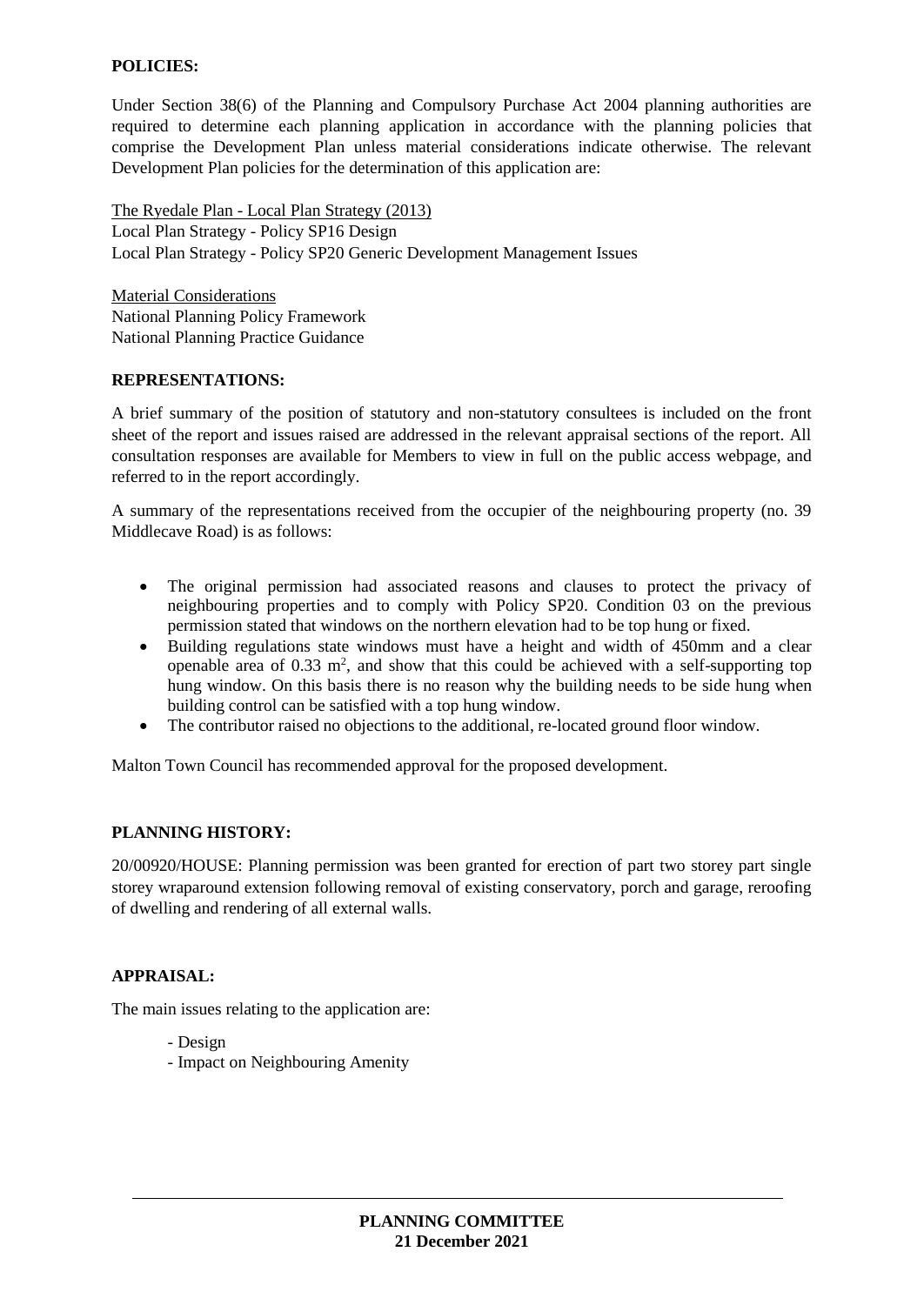# Design

The additional, re-positioned ground floor window in the western elevation of the property is of the same style, scale and design as the other windows within the property. This window was previously approved to be installed on the western elevation of the single-storey rear extension, and as a result the new position of the window is not significantly different from what was previously approved. Further to this, the resulting western elevation of the two-storey section of the dwelling is more symmetrical in its appearance and design. On this basis the variation in the design of this elevation in respect of the relocation of the window is considered to be acceptable.

The new side-hung window at first floor level in the northern elevation of the dwelling is of the same style, scale and design as that approved and in the same position on this elevation of the house. Whilst the construction of the window has been altered to be side hung and side opening, this does not in itself change the external appearance of the window as approved and does not change the appearance of the approved principal elevation of the dwelling.

#### Impact on Neighbouring Amenity

The main issue in relation to this application is the proposed variation of Condition 03 which restricts the construction of all first floor windows in the northern elevation of the new dwelling, to be obscure glazed (Pilkington level 5 or equivalent), and either top hung or fixed only, in order to protect the privacy of the occupiers of the neighbouring properties to the north.

During the construction process, the applicant was advised by their Building Control Inspector that the window on the eastern side of the northern elevation was required to be an escape window, as it serves an en-suite which serves a bedroom, and the bedroom windows which are themselves, too small to be used as a means of escape. As such the applicant installed an obscure glazed, side-hung window in this opening, which features a restrictor bar to restrict the extent to which the window can be opened when not in use as an emergency escape route.

Officers undertook a site visit to understand the construction of the new window, and the extent to which it could be opened with the restrictor in place. In terms of detail, the right hand casement (when facing the building) features the restrictor bar, and needs to be opened first. The left hand casement cannot be opened before the right hand casement, and it cannot open any wider than the right hand casement, and is thus restricted by the same restrictor bar. When fully opened with the restrictor bar in place, the opening of this window is restricted to approximately 11.1 degrees, which measures at approximately 8cm.

On this basis, it is considered that with the restrictor bar in place this window does not allow for any direct overlooking of the neighbouring properties to the north when closed or open. As such, it is considered that the variation of Condition 03 to allow for a side-hung window in this location is acceptable, subject to additional wording being included to ensure that the restrictor bar is kept in place at all times, unless the window is in use as an emergency escape route.

The main issue raised by the occupier of the neighbouring property is that the new side hung window has been installed in this opening as an escape route to comply with the building regulations when an escape window could have been achieved through a self-supporting top hung window. The Building Control requirement for this window is that its construction allows for it to be a means for escape. It is understood that whether or not a top-hung window could have been used as a means for escape in this location, would depend on whether the necessary opening dimension could be achieved with a tophung configuration. However, it is understood that top-hung escape windows are uncommon. As well as this, they are not often used on the elevations of domestic properties, as they are usually of a plain, functional, square design; and so are more commonly installed on roof slopes and in commercial buildings.

The current wording of Condition 03 restricts the means of opening of the northern first floor windows to fixed or top hung, in order to protect the privacy of the occupiers of the properties to the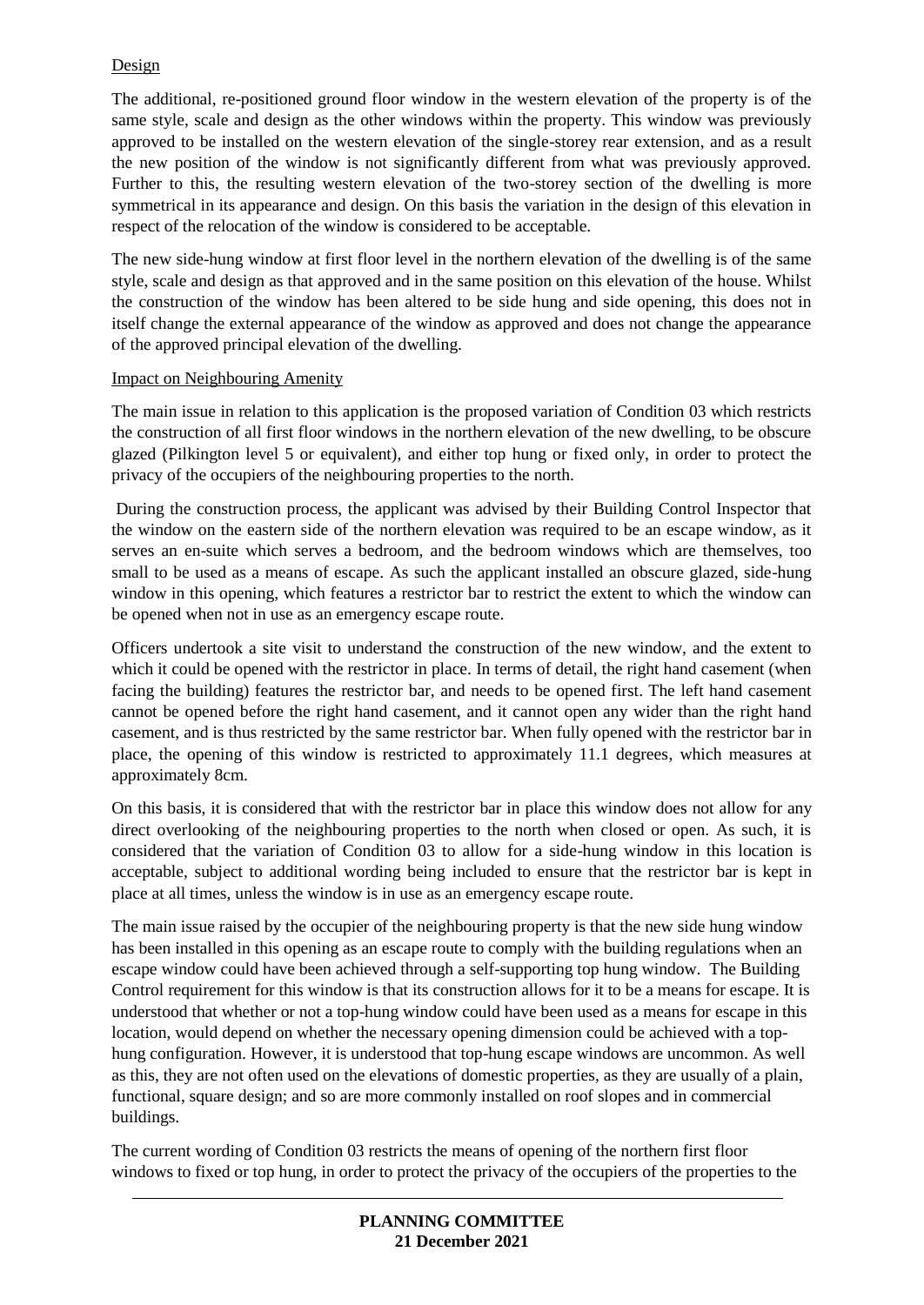north. As outlined above however, the side-hung configuration with restrictor bar that has been installed is not considered to result in direct overlooking or loss of privacy of the neighbouring properties. As installed it is considered by officers that the amenity of the occupiers of neighbouring properties is protected and that the amended proposal is acceptable.

### Conclusion

The proposed variation to the plans to allow for an additional window in the western elevation at ground floor level is considered to be acceptable. In addition, the proposed variation of Condition 03 to allow for a side-hung window in the eastern, first floor window in the northern elevation of the property is considered to be acceptable, subject to the condition being worded to ensure that the fixer bar is kept in place at all times, when the window is not in use as an emergency escape route. As such, the proposed development is considered to comply with the relevant policy criteria set out in policies SP16 and SP20 of the Ryedale Local Plan Strategy, and the NPPF. On this basis approval is recommended subject to the following conditions:

# **RECOMMENDATION: Approval**

- 1 The development hereby permitted shall be carried out in accordance with the following approved plans;
	- o Proposed Drawings, Drawing Number WG923 02J, (scanned to file 21.10.2021).
	- o Consideration of Trees and Landscape Plan, drwg. no. WG923 03C (scanned to file 09.02.2021).
	- o Drawing no. WG923 04A, (scanned to file on 21.10.2021) (Window details)
	- o Side Hung Defender Restrictor Plans and details, drwg. no. DSR16-RH-P-SS (received by the Local Planning Authority on 10.12.2021).

Reason: For the avoidance of doubt and in the interests of proper planning in accordance with Policies SP16 and SP20 of the Ryedale Plan - Local Plan Strategy.

2 The first floor north facing windows shall be permanently obscure glazed with glass of Pilkington Level 5 obscuration or equivalent. All windows in the northern elevation of the property at first floor level shall be top hung or fixed (non-opening); with the exception of the double casement window on the eastern end of the first floor northern elevation, which shall be side hung with a restrictor bar. The restrictor bar on this window shall remain in place at all times, unless the window is in use as an emergency escape route. The obscure glazing and agreed means of opening shall be retained for the lifetime of the development.

Reason: To protect the privacy of neighbouring properties and to comply with Policy SP20 of the Ryedale Plan - Local Plan Strategy.

3 No other new openings shall be inserted in the north facing wall of the dwelling as extended without the express consent in writing of the Local Planning Authority.

Reason: For the avoidance of doubt and in the interest of protecting the residential amenities of adjacent neighbouring properties in accordance with Policy SP20 of the Ryedale Plan - Local Plan Strategy.